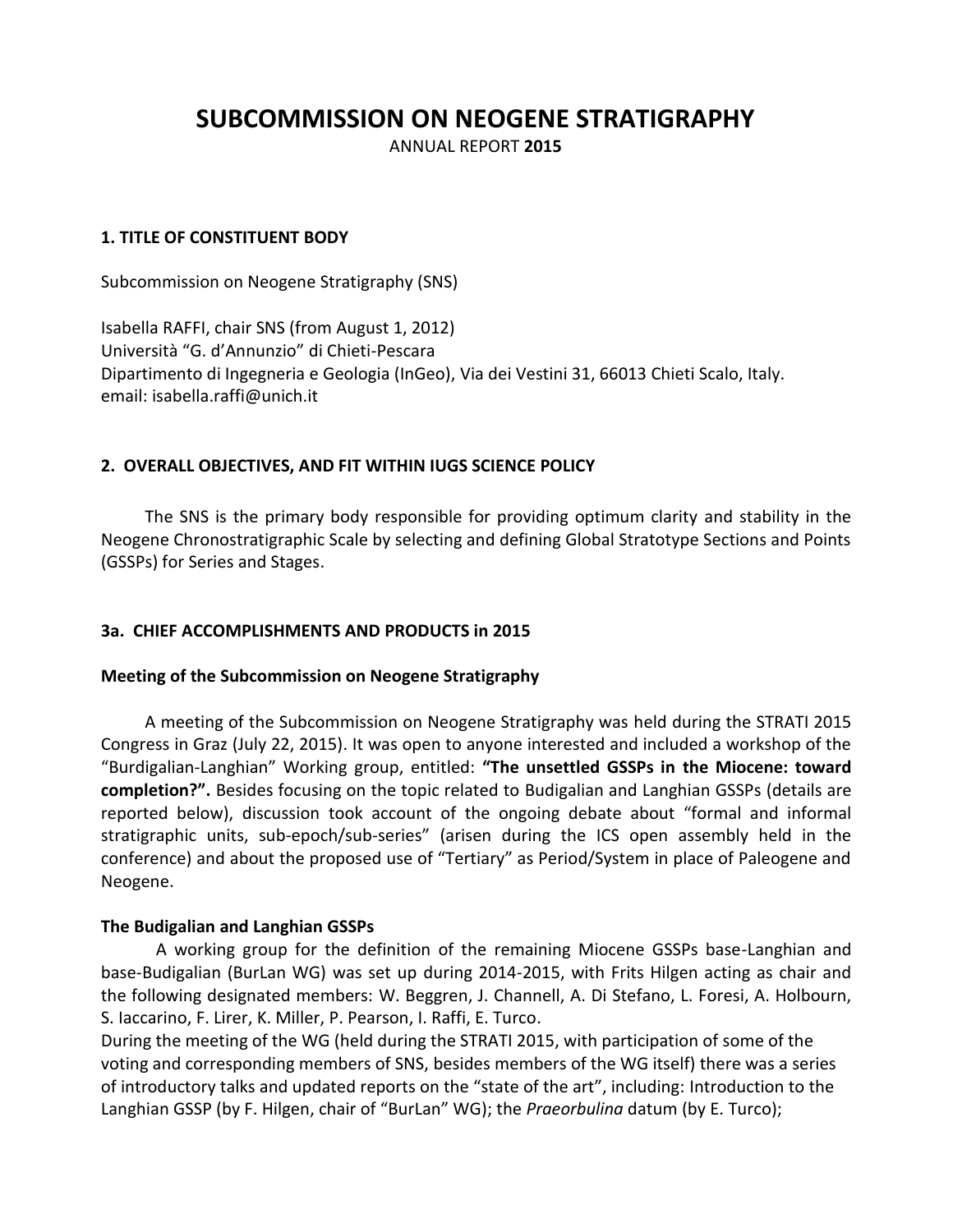Presntation of the two Mediterranean candidate sections, La Vedova (by E. Turco) and St. Peter's Pool (by L. Foresi and F. Lirer); Introduction to the Burdigalian GSSP (by A. Di Stefano); the Langhian and Burdigalian GSSPs from (I)ODP perspective (by F. Hilgen). Detailed report on the results of discussion during the WG meeting will be published on the SNS website.

## **Election of new board**

In October-November 2015 the SNS voting members were asked to vote for a new board of SNS, active for the 2016-2020. Prof. Isabella Raffi (as chair) and Prof. Kenneth Miller (as vice-chair) have been willing to run for it once again. Results of the election will be available at the end of November 2015.

**3b.** List of major publications of subcommission work (books, special volumes, key scientific paper) No major publications available.

# **3c. CHIEF PROBLEMS ENCOUNTERED IN 2015**

During the meeting of the "BurLan"WG, a clear problem arose regarding the guiding criteria for the definition of Langhian GSSP, although two good candidate stratigraphic sections are available. A more reliable (correlatable) criterium for recognizing the Langhian GSSP (e.g. top of magnetic polarity Chron C5Cn) should be preferred to the "historical" one, the *Praeorbulina* datum, because of substantial rarity and the controversial taxonomic concepts of this bioevent. However, it has been underlined that emphasis on the biostratigraphic value of the *Praeorbulina* lineage, in the Langhian interval, and its importance for chronology and correlation has to be placed.

As regards the Burdigalian GSSP, a recurrent problem is the possible lack of suitable sections in the Mediterranean for its definition. This is certainly the case if we prefer to have the Burdigalian GSSP defined in an astronomically tuned deep marine section in the Mediterranean that directly underlies the geologic time scale. The alternative option to have this boundary defined in (I)ODP cores is being seriously considered by the Working Group on the Langhian and Burdigalian GSSPs, and a decision about his issue will probably be made the coming year.

### **4a. OBJECTIVES AND WORK PLAN FOR NEXT YEAR (2016)**

The constructive discussion within the WG for Burdigalian and Langhian GSSPs lead to delineate a program to reach an agreement for a Langhian GSSP proposal, either for proposing a reliable/reproducible guiding criterium, complemented by additional criteria useful for correlation, and for deciding on the GSSP section. The research groups involved in the proposals will be asked to complete their studies and submit proposals within the 2016. Priority will be given to organization of a meeting of the WG to visit the candidate section(s).

The search for suitable sections and/or cores for defining the Burdigalian GSSP will continue. In absence of suitable Mediterranean sections for defining the Burdigalian GSSP, the option to formally designate this boundary in an ODP core would be seriously considered.

# **4b. Specific GSSP focus for 2016**

(See sub-chapter above)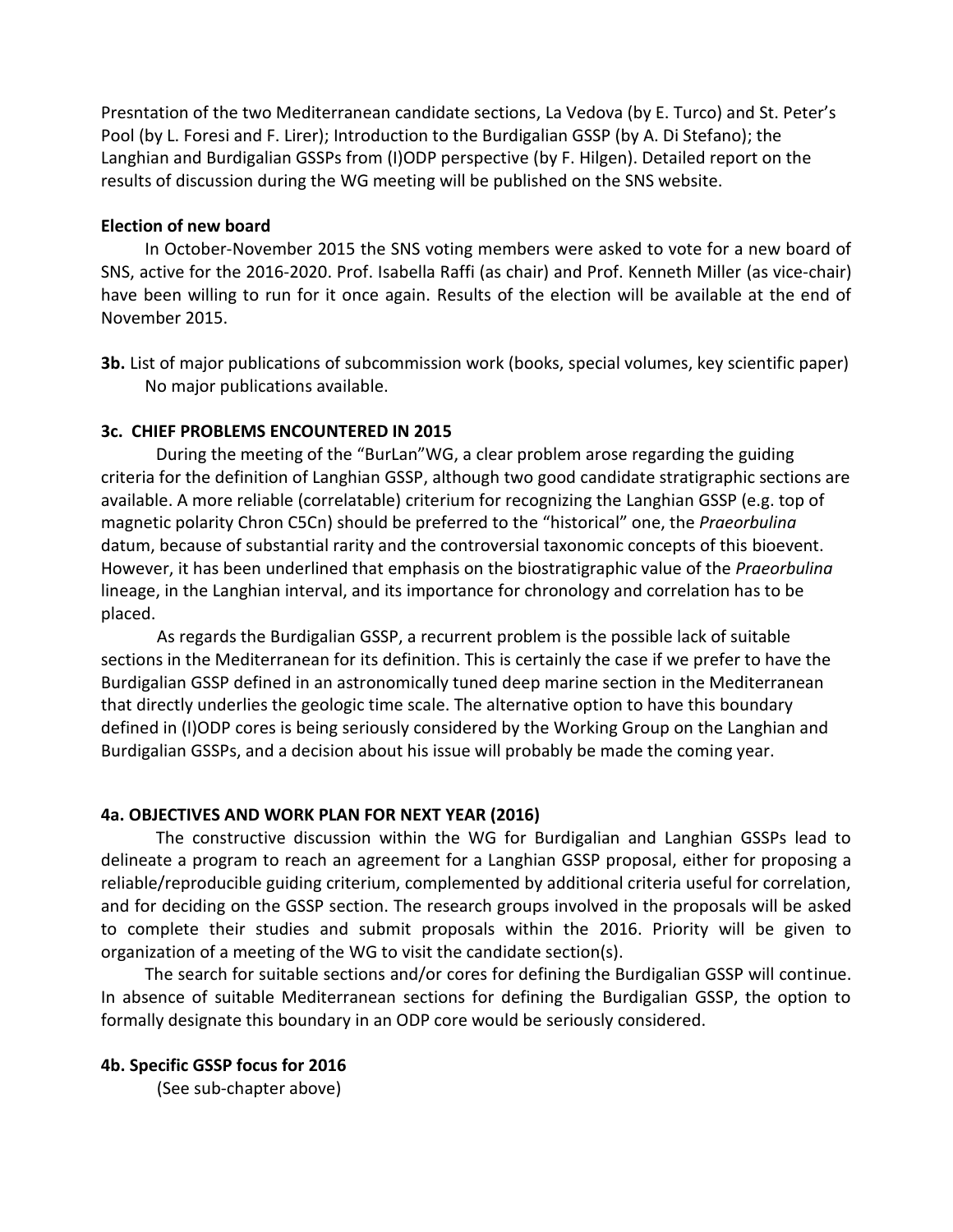#### **5. SUMMARY OF EXPENDITURES IN 2015:**

| <b>Credit on Nov 2014</b>                                                                    | Euro | 5494,74 |
|----------------------------------------------------------------------------------------------|------|---------|
| <b>Expense for registration at STRATI</b><br>2015 for Chair I.Raffi and Secretary<br>E.Turco | Euro | 600.00  |
| <b>Expense for participation at STRATI</b><br>2015 for vice-chair K. Miller                  | Euro | 1000.00 |
| <b>Credit on Nov 2015</b>                                                                    | Euro | 3894.74 |

# **6. BUDGET REQUESTS and ICS COMPONENT for 2016**

Field trip to suitable section for the definition of base-Burdigalian Euro 1500

#### **APPENDIX**

# **7. SUMMARY of CHIEF ACCOMPLISHMENTS over PAST FIVE YEARS (2011-2015)**

#### *2011*

Publication of papers about potential Langhian GSSP sections in a special volume of Stratigraphy. Preparation of the Neogene chapter (ATNTS2012) of the GTS2012 (Hilgen et al., 2012, in press).

### *2012*

Publication of the Neogene chapter ATNTS2012 in GTS2012 (Hilgen et al., 2012).

### *2013*

Presentation of ongoing work on Biozonation and biochronology of Cenozoic calcareous nannofossils from low and middle latitudes at the conference: " Geologic Problem Solving with Microfossils 2013" (NAMS-SEPM organiz., Houston March 2013) (by Raffi et al.).

Presentation of a new Paleogene calcareous nannofossil zonation at the STRATI 2013 Congress in Lisbon (by I. Raffi et al.).

### *2014*

Talk at the Congress of Italian Geological Society (SGI-SIMP) in Milan (September 2014) about: "The Italian contribution to the definition of the ICS timescale: ongoing research" (by I. Raffi and coauthors M. Balini and S. Monechi).

### *2015*

*Abstracts and talks during STATI 2015 Congress:*

Principles and protocols of biostratigraphy as applied to marine calcareous microfossils. In: STRATI 2015, 2<sup>nd</sup> International Congress on Stratigraphy, Graz, 19-22 July 2015. Session S26 - Testing the [time scale: quantitative and high-resolution calibration of Cenozoic biostratigraphic events](http://strati2015.uni-graz.at/sessions/S_26) (P.N. Pearson, B. Wade, I. Raffi, J. Backman, and members of the *EU-Earthtime* consortium)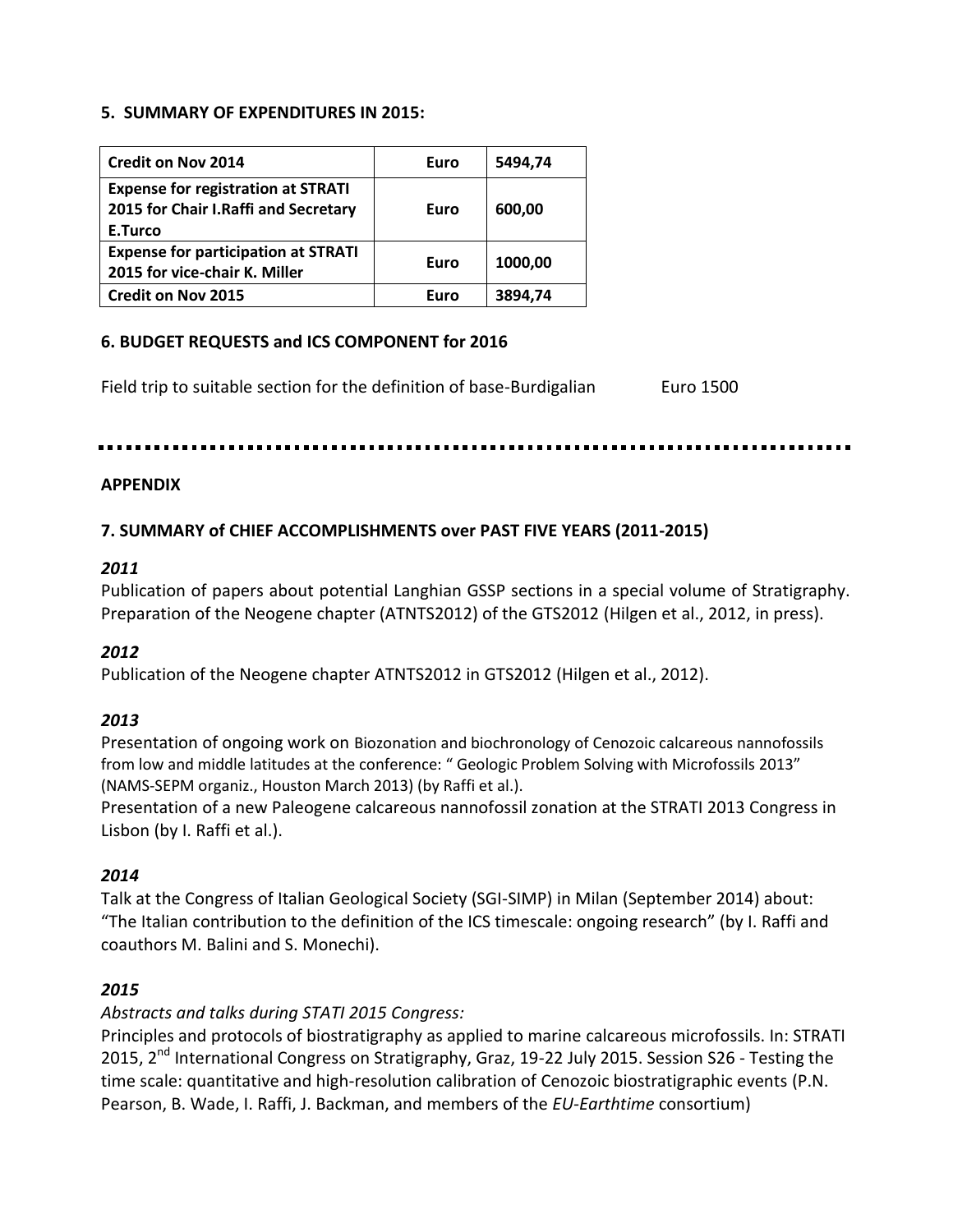The role of calcareous nannofossils during the last ~ 220 million years of Earth history. . In: STRATI 2015, 2<sup>nd</sup> International Congress on Stratigraphy, Graz, 19-22 July 2015. Session S01 - The contribution of fossils to Chronostratigraphy, 150 years after Albert Oppel (C. Agnini, E. Erba, S. Monechi, I. Raffi\*)

Success and Failure in Paleogene-Neogene global correlations using golden spikes. . In: STRATI 2015, 2<sup>nd</sup> International Congress on Stratigraphy, Graz, 19-22 July 2015. Session 25 - Neogene Stratigraphy – Integrating global and regional Chronostratigraphy. (K. Miller, M-P Aubry, W.A. Berggren, I. Raffi, D.V. Kent)

Astronomical tuning of the La Vedova section (Ancona, Italy) between 15 and 16.2 Ma. Implications for the origin of the megabeds and the Langhian GSSP. In: STRATI 2015, 2<sup>nd</sup> International Congress on Stratigraphy, Graz, 19-22 July 2015. Session 25 – Neogene Stratigraphy – Integrating global and regional Chronostratigraphy. (E. Turco\*, C, S. Husing, F. Hilgen, A. Cascella, R. Gennari, S.M. Iaccarino, L. Sagnotti)

Mediterranean Neogene planktonic foraminifer biozonation and biochronology. In: STRATI 2015, 2<sup>nd</sup> International Congress on Stratigraphy, Graz, 19-22 July 2015. Session S26 - Testing the time scale:quantitative and high-resolution calibration of Cenozoic biostratigraphic events. (F. Lirer, L-M- Foresi, S.M. Iaccarino, G. Salvatorini, E. Turco, A. Caruso, F.J. Sierro, C. Cosentino).

# **8. OBJECTIVES AND WORK PLAN FOR NEXT 4 YEARS (2016-2019)**

The constructive discussion within the WG for Burdigalian and Langhian GSSPs lead to delineate a program to reach an agreement for a Langhian GSSP proposal, either for proposing a reliable/reproducible guiding criterium, complemented by additional criteria useful for correlation, and for deciding on the GSSP section. The research groups involved in the proposals will be asked to complete their studies and submit proposals within the 2016. A priority will be the organization of a meeting of the WG to visit the candidate section(s).

As regards the thorny issue of the Burdigalian GSSP, critical questions are: 1) should we abandon the ambition of having the Burdigalian GSSP directly tied within an astrochronologic framework in order to have the GSSP defined in a Mediterranean land-based section, or should we define this GSSP in drilled ODP sequences at Ceara Rise or any other tuned sequence drilled by (I)ODP, or 2) should the Burdigalian as Stage denotation be disused because no suitable onland stratigraphic sections are available.

Proposal(s) for the Langhian GSSP will be submitted and published, with the purpose of reaching a final decision within the WG and subsequently within the SNS Subcommission. A report of discussion about Burdigalian GSSP issue will provide the state of the art on it.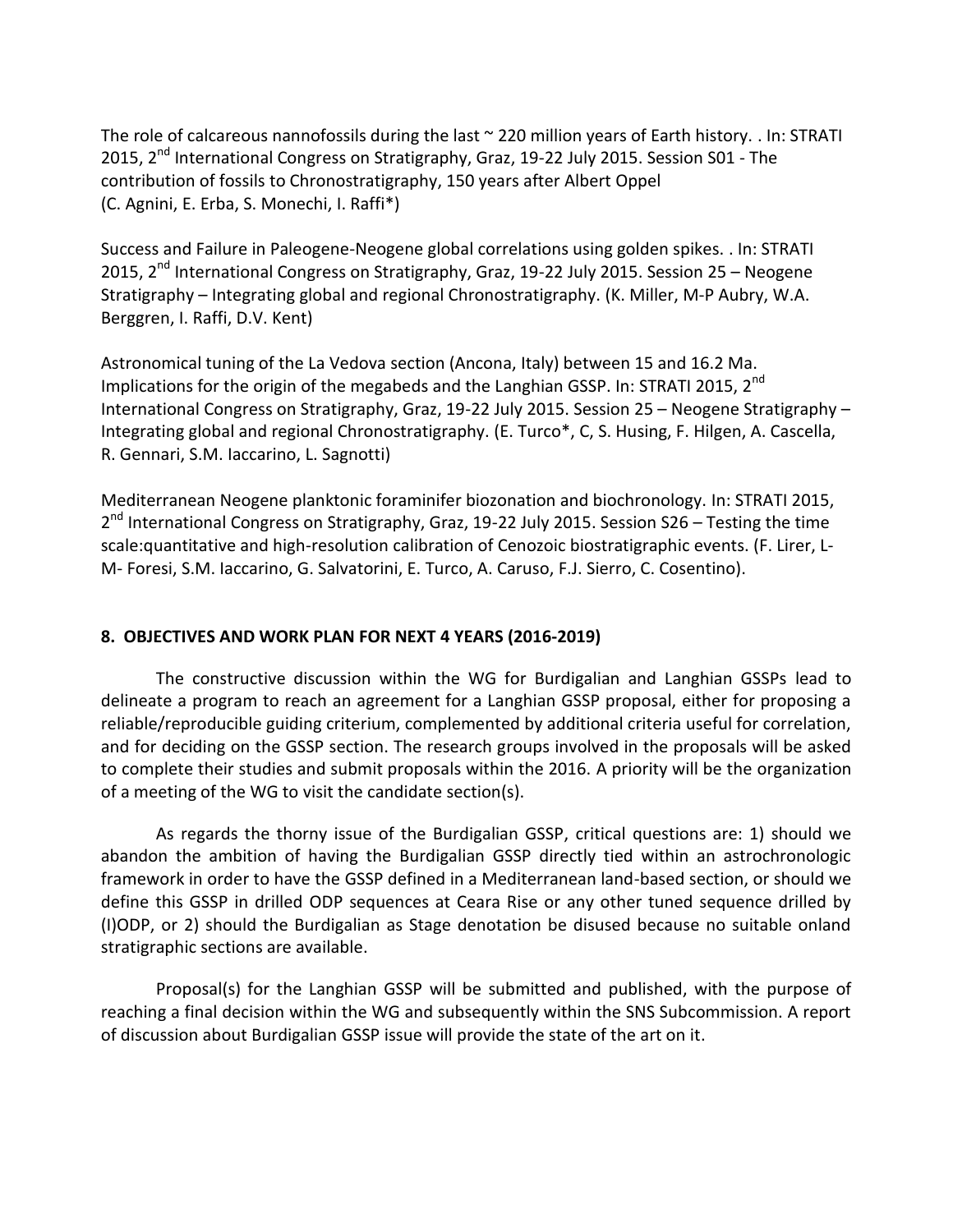# **9. ORGANIZATION AND SUBCOMMISSION MEMBERSHIP**

The SNS is a subcommission of the ICS, founded in 1971. Reference is made to the annual report of 1995 for a brief historical resume of the SNS. The subcommission has four regional committees (Mediterranean, Pacific, Atlantic and Nordic) and keeps close contacts with the Russian Neogene Commission chaired by Prof. Yuri B. Gladenkov. Apart from the executive bureau, the SNS has 22 voting members and 24 corresponding members (*see Appendix for full list of officers and voting and corresponding members*). The SNS has presently one active working group for defining the GSSP remaining for the Langhian and Burdigalian chaired by Frits Hilgen, with 11 active members (listed below - section 9a). The SNS web site [\(www.sns.unipr.it\)](http://www.sns.unipr.it/) is used for news release and contains the following sections: Home, News, Board, Members, Newsletters, GSSP's, and Links.

Support for the SNS comes from the Chairman's Institution in Italy (Università degli Studi "G. d'Annunzio di Chieti-Pescara). The Secretary's Institution in Parma (Università degli Studi di Parma) hosts the SNS web-site.

# **9a. CURRENT OFFICERS, VOTING AND CORRESPONDING MEMBERS**

# *Subcommission officers (Term 2012-2015)*

**Chairman**: Isabella Raffi, [Dipartimento di Ingegneria e Geologia](http://www.unich.it/unichieti/portletlocator/ContattoOrganizzazione_details?path=/BEA%20Repository/132035), Università degli Studi "G. d'Annunzio" di Chieti-Pescara, Campus Universitario, Via dei Vestini 31, 66013 Chieti Scalo, Italy. Email: isabella[.raffi@unich.it](mailto:raffi@unich.it)

Vice Chairmen: Kenneth Miller. [Department of Earth and Planetary Sciences,](http://geology.rutgers.edu/) Rutgers University, State University of New Jersey, 610 Taylor Rd., Piscataway, NY 08854-8066, USA. E-mail: kgm@rci.rutgers.edu

**Secretary**: Elena Turco, Dipartimento di Fisica e Scienze della Terra "Macedonio Melloni", Universita' degli Studi di Parma, Parco Area delle Scienze 157A, 43124, Parma, Italia. Email: elena.turco@unipr.it

### *Voting Members*

Aubry, M.P., USA, [aubry@rci.rutgers.edu](mailto:aubry@rci.rutgers.edu) Backman, J., Sweden, [backman@geo.su.se](mailto:backman@geo.su.se) Berggren, W. A., USA, [wberggren@whoi.edu](mailto:wberggren@whoi.edu) Bernor, R., USA, [rbernor@howard.edu](mailto:rbernor@howard.edu) Beu, A. G., New Zealand, [a.beu@gns.cri.nz](mailto:a.beu@gns.cri.nz) Gladenkov, Y. B., Russia, [gladenkov@ginras.ru](mailto:gladenkov@ginras.ru) Hilgen, F. J., The Netherlands, [f.j.hilgen@uu.nl](mailto:f.j.hilgen@uu.nl) Nishi, H., Japan, [hnishi@m.tohoku.ac.jp](mailto:hnishi@m.tohoku.ac.jp) Hodell, D., UK, [dah73@cam.ac.uk](mailto:dah73@cam.ac.uk) Iaccarino, S. M., Italy, [iaccarin@unipr.it](mailto:iaccarin@unipr.it) Kent, D. V., USA, [dvk@rci.rutgers.edu](mailto:dvk@rci.rutgers.edu)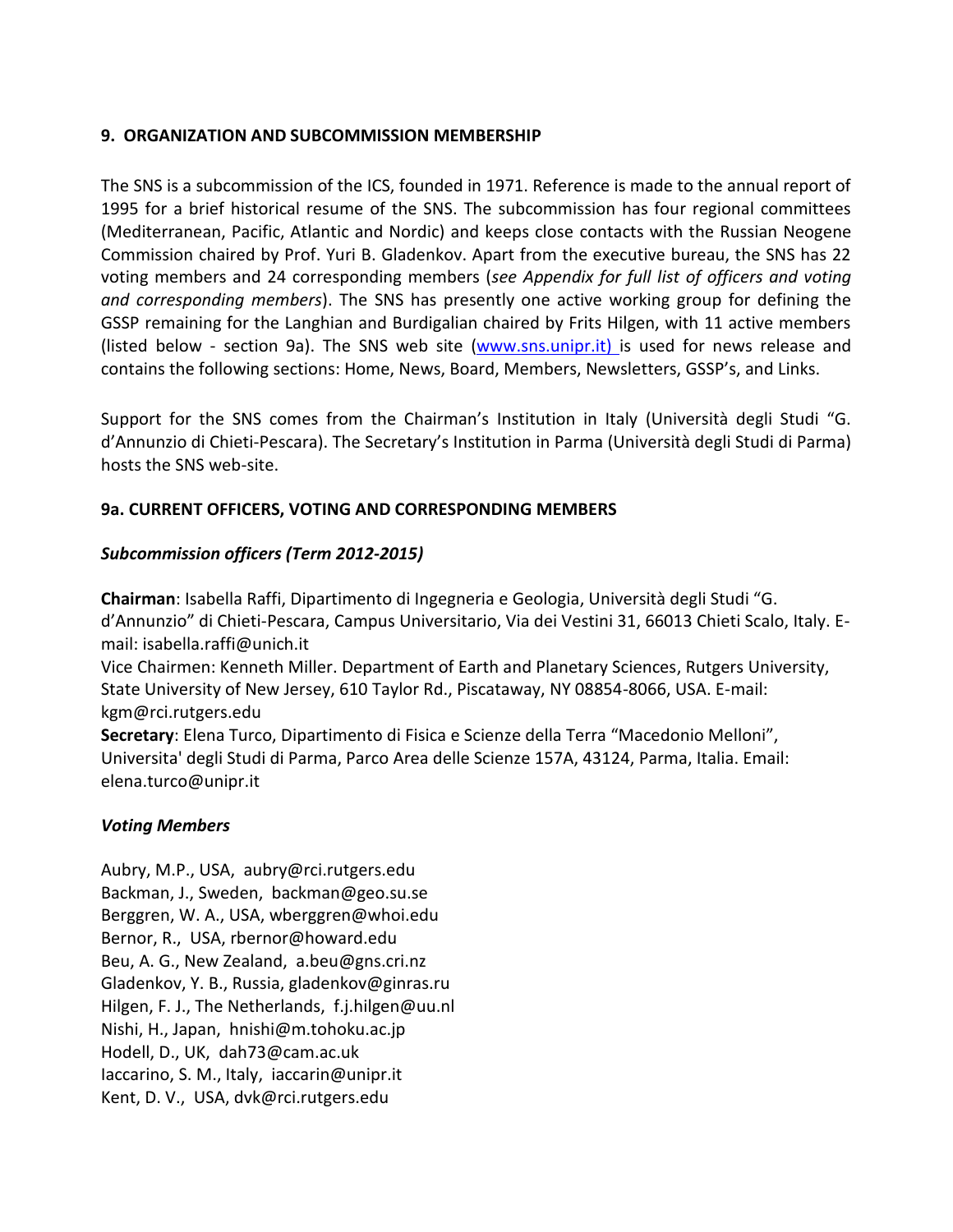Miller, K. G., USA, [kgm@rci.rutgers.edu](mailto:kgm@rci.rutgers.edu) Pälike, H., Germany, [hpaelike@marum.de](mailto:hpaelike@marum.de) Pearson, P., UK, [PearsonP@cardiff.ac.uk](mailto:PearsonP@cardiff.ac.uk) Piller, W. E., Austria, [Werner.piller@uni-graz.at](mailto:Werner.piller@uni-graz.at) Raffi, I.,Italy, isabella[.raffi@unich.it](mailto:raffi@unich.it) Rook, L., Italy, [lorenzo.rook@unifi.it](mailto:lorenzo.rook@unifi.it) Sierro, F. J., Spain, [sierro@usal.es](mailto:sierro@usal.es) Tian, J., China, [tianjun@tongji.edu.cn](mailto:tianjun@tongji.edu.cn) Turco, E., Italy, [elena.turco@unipr.it](mailto:elena.turco@unipr.it) Vai, G. B., Italy, [giambattista.vai@unibo.it](mailto:giambattista.vai@unibo.it) Van Couvering, J., USA, [vanc@micropress.org](mailto:vanc@micropress.org)

#### *Corresponding Members*

Barron J., USA, [jbarron@usgs.gov](mailto:jbarron@usgs.gov) Beltran C., France[, catherine.beltran@upmc.fr](mailto:catherine.beltran@upmc.fr) Billups K., USA, [kbillups@udel.edu](mailto:kbillups@udel.edu) Cahuzac, B., France, [b.cahuzac@ufr-termer.u-bordeaux1.fr](mailto:b.cahuzac@ufr-termer.u-bordeaux1.fr) Di Stefano A., Italy, [distefan@unict.it](mailto:distefan@unict.it) Drinia H., Greece, [cntrinia@geol.uoa.gr](mailto:cntrinia@geol.uoa.gr) Edwards L. E., USA, [leedward@usgs.gov](mailto:leedward@usgs.gov) Foresi L. M., Italy, [luca.foresi@unisi.it](mailto:luca.foresi@unisi.it) Holbourn A., Germany, [ah@gpi.uni-kiel.de](mailto:ah@gpi.uni-kiel.de)  Hudackova, N., Slovakia, [hudackova@nic.fns.uniba.sk](mailto:hudackova@nic.fns.uniba.sk) Janssen, A. W., Malta, [ajanssen@go.net.mt](mailto:ajanssen@go.net.mt) Janssen, R., Germany, [Ronald.Janssen@senckenberg.de](mailto:Ronald.Janssen@senckenberg.de) Kovac, M., Slovakia, [kovacm@fns.uniba.sk](mailto:kovacm@fns.uniba.sk) Mein, P., France, [mein@univ-lyon1.fr](mailto:mein@univ-lyon1.fr) Montanari, A., Italy, [sandro.ogc@fastnet.it](mailto:sandro.ogc@fastnet.it) Mudie, P., Canada, [pmudie@agc.bio.ns.ca](mailto:pmudie@agc.bio.ns.ca) Nagymarosy, A., Hungary, [gtorfo@ludens.elte.hu](mailto:gtorfo@ludens.elte.hu) Pichezzi, R., Italy, rita.pichezzi@apat.it Raymo, M. E., USA, [raymo@ldeo.columbia.edu](mailto:raymo@ldeo.columbia.edu) Rio, D., Italy, [domenico.rio@unipd.it](mailto:domenico.rio@unipd.it) Roveri, M., Italy, [marco.roveri@unipr.it](mailto:marco.roveri@unipr.it) Smolka, P. P., Germany, [smolka@uni-muenster.de](mailto:smolka@uni-muenster.de) Stoykova, K., Bulgaria, [stoykova@geology.bas.bg](mailto:stoykova@geology.bas.bg) Thunell, R., USA, [thunell@geol.sc.edu](mailto:thunell@geol.sc.edu)

#### *Working Group on Langhian and Burdigalian GSSPs members*

Hilgen, F. (Chair), The Netherlands, [f.j.hilgen@uu.nl](mailto:f.j.hilgen@uu.nl) Berggren, W. A., USA, [wberggren@whoi.edu](mailto:wberggren@whoi.edu) Channell, J. E., USA, [jetc@ufl.edu](mailto:jetc@ufl.edu) Di Stefano, A., Italy, [distefan@unict.it](mailto:distefan@unict.it) Foresi, L. M., Italy, [luca.foresi@unisi.it](mailto:luca.foresi@unisi.it) Holbourn, A., Germany, [ah@gpi.uni-kiel.de](mailto:ah@gpi.uni-kiel.de)